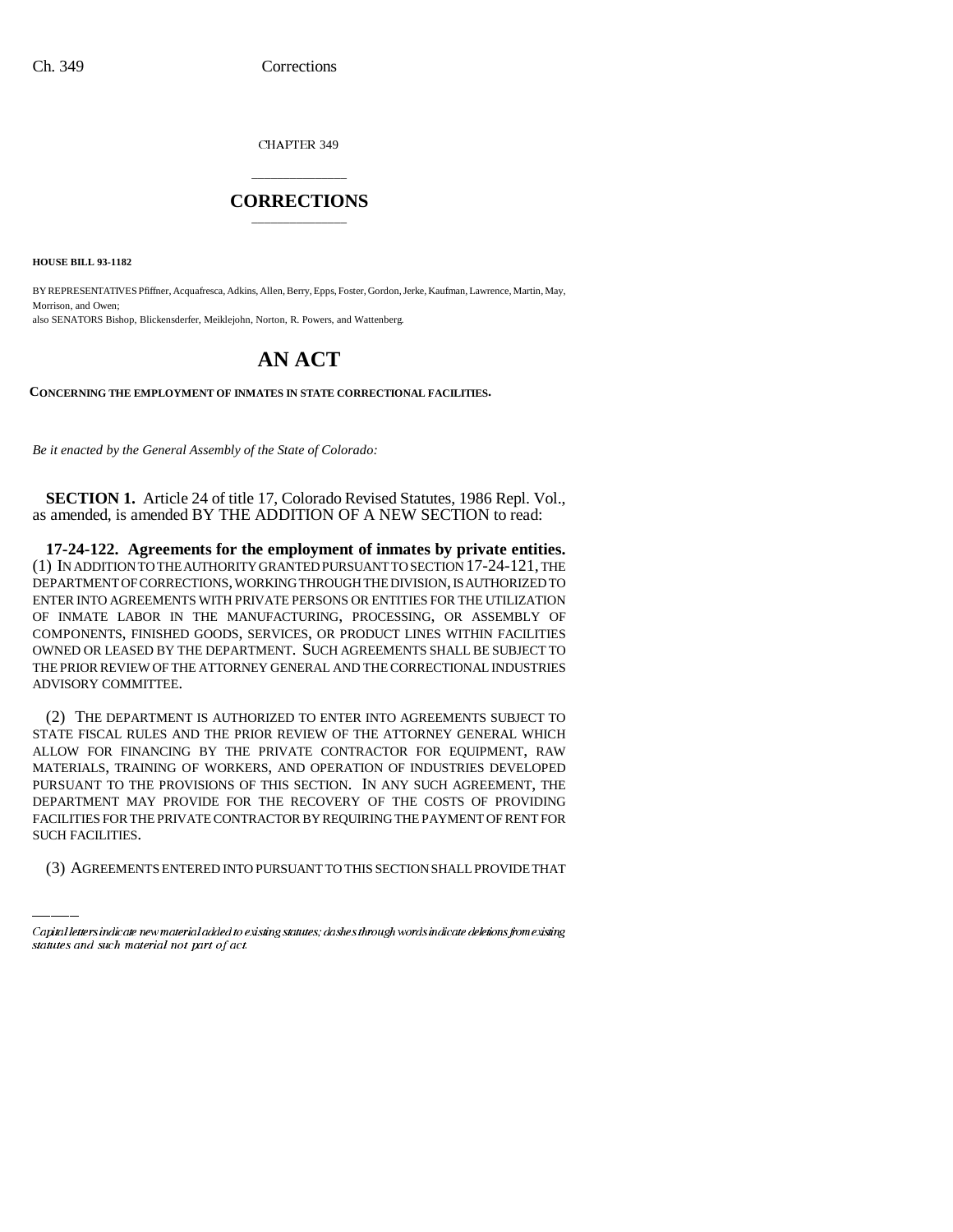#### Corrections Ch. 349

ANY INMATE ASSIGNED PURSUANT TO SECTION 17-24-114 (1) TO WORK AS INMATE LABOR FOR A PRIVATE PERSON OR ENTITY WHICH MADE SUCH AGREEMENT PURSUANT TO SUBSECTION (1) OF THIS SECTION SHALL BE AN EMPLOYEE OF THE PRIVATE PERSON OR ENTITY AND, NOTWITHSTANDING SECTION 17-24-114 (2), SUCH INMATE SHALL BE PAID AT LEAST THE FEDERAL MINIMUM WAGE FOR THE LABOR PERFORMED. SUCH WAGES SHALL BE PAID TO THE DEPARTMENT OF CORRECTIONS AND SHALL BE HELD IN TRUST FOR THE INMATE IN A REVENUE-PRODUCING ACCOUNT UNTIL THE INMATE IS PAROLED OR DISCHARGED FROM CUSTODY. THE PROVISIONS OF SECTION 8-40-301 (3), C.R.S., SHALL APPLY TO ANY INMATE EMPLOYED BY A PRIVATE PERSON OR ENTITY PURSUANT TO THIS SECTION.

(4) OUT OF THE WAGES HELD IN TRUST FOR AN INMATE PURSUANT TO SUBSECTION (3) OF THIS SECTION, THE DEPARTMENT OF CORRECTIONS SHALL DEDUCT UP TO FIFTY PERCENT OF SUCH WAGES TO BE USED TO DEFRAY THE COSTS INCIDENT TO THE INMATE'S CONFINEMENT.

(5) OUT OF THE WAGES HELD IN TRUST FOR AN INMATE PURSUANT TO SUBSECTION (3) OF THIS SECTION, AND SUBSEQUENT TO THE DEDUCTION MADE PURSUANT TO SUBSECTION (4) OF THIS SECTION, THE DEPARTMENT OF CORRECTIONS SHALL DEDUCT PERIODICALLY FOR THE FOLLOWING PURPOSES AND IN THE FOLLOWING ORDER OF PRIORITY:

(a) COMPENSATION OF THE VICTIM OF THE CRIME COMMITTED BY THE INMATE FOR EXPENSES ACTUALLY AND REASONABLY INCURRED AS A RESULT OF THE INJURY TO THE PERSON OR PROPERTY OF THE VICTIM, INCLUDING MEDICAL EXPENSES, LOSS OF EARNING POWER, AND ANY OTHER PECUNIARY LOSS DIRECTLY RESULTING FROM THE INJURY TO THE PERSON OR PROPERTY OR THE DEATH OF THE VICTIM, WHICH A COURT OF COMPETENT JURISDICTION DETERMINES OR HAS DETERMINED TO BE REASONABLE AND PROPER;

(b) PAYMENT OF SUCH AMOUNTS FOR THE SUPPORT OF THE INMATE'S DEPENDENTS AS IS DEEMED APPROPRIATE BY THE EXECUTIVE DIRECTOR OF THE DEPARTMENT OF CORRECTIONS, TAKING INTO ACCOUNT ANY COURT ORDERS FOR SUCH SUPPORT; AND

(c) PAYMENT OF INCIDENTAL EXPENSES OF THE INMATE WHILE THE INMATE IS STILL IN CUSTODY.

(6) ANY AMOUNTS OF MONEY WHICH REMAIN IN TRUST FOR THE INMATE AFTER THE DEDUCTIONS MADE PURSUANT TO THIS SECTION SHALL BE PAID TO THE INMATE UPON PAROLE OR DISCHARGE FROM CUSTODY. THE EXECUTIVE DIRECTOR OF THE DEPARTMENT OF CORRECTIONS SHALL HAVE THE DISCRETION TO PAY TO THE INMATE ANY AMOUNTS OF MONEY WHICH REMAIN IN TRUST FOR SUCH INMATE IN INSTALLMENTS OVER THE PERIOD OF ONE YEAR FROM THE DATE OF PAROLE OR DISCHARGE. IF AN INMATE DIES PRIOR TO DISCHARGE FROM CUSTODY AND THE BODY GOES UNCLAIMED FOR MORE THAN FIVE DAYS, THE AMOUNT REMAINING IN TRUST MAY BE USED TO DEFRAY ANY COSTS INCURRED BY THE STATE OF COLORADO IN CONNECTION WITH THE BURIAL OF SUCH INMATE AND ANY AMOUNT REMAINING AFTER BURIAL COSTS HAVE BEEN PAID OR THE BODY HAS BEEN CLAIMED SHALL BE PAID TO THE INMATE'S ESTATE.

(7) ANY AGREEMENT ENTERED INTO PURSUANT TO THIS SECTION SHALL PROVIDE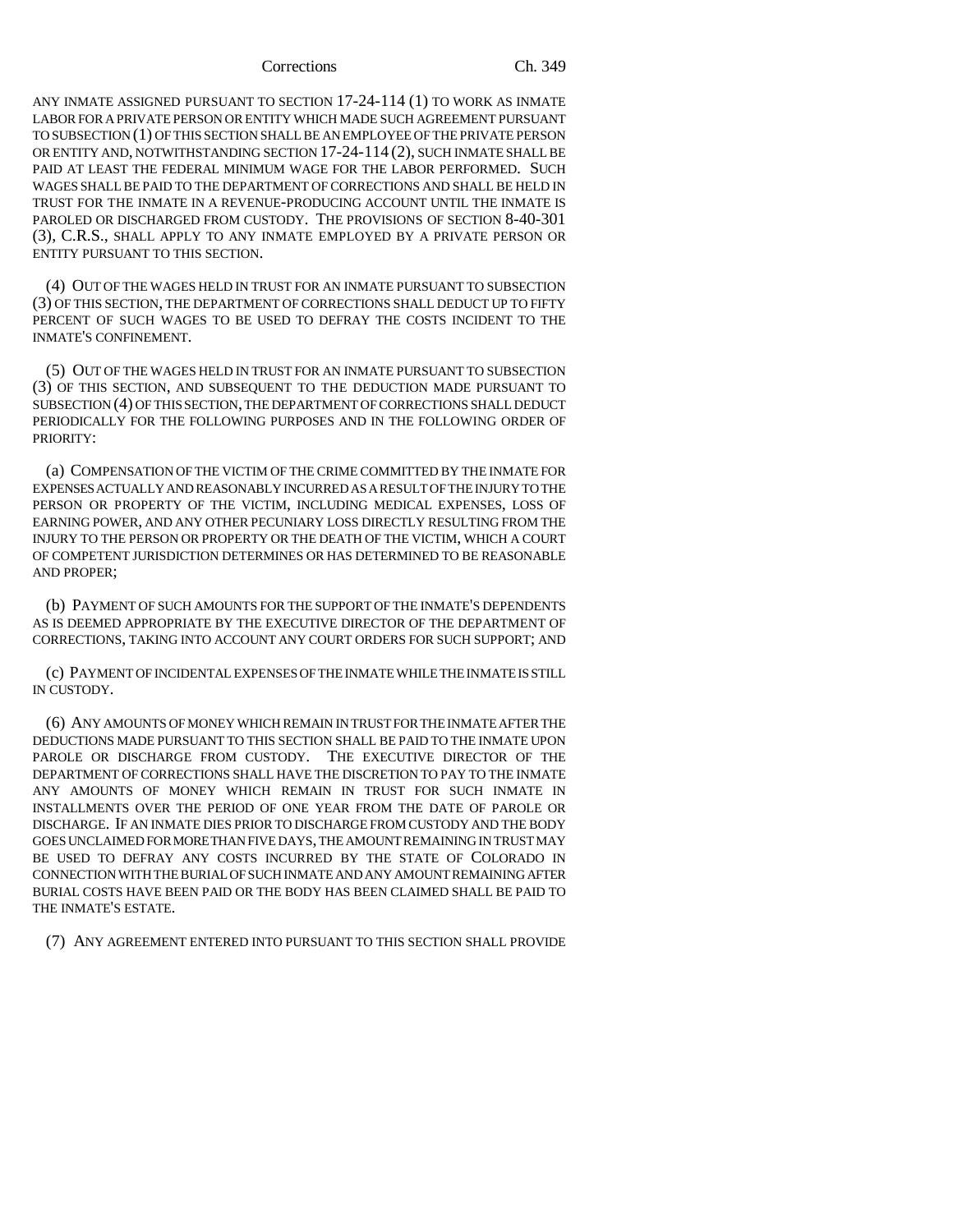### Ch. 349 Corrections

THAT APPROPRIATE SECURITY MEASURES FOR A STATE CORRECTIONAL FACILITY SHALL NOT BE JEOPARDIZED DUE TO ANY OPERATIONS WHICH RESULT FROM SUCH AGREEMENT.

(8) IN MAKING OFFENDER WORK ASSIGNMENTS PURSUANT TO SECTION 17-24-114, THERE SHALL BE A PRESUMPTION THAT THE MOST FIT AND ABLE INMATES SHALL BE ASSIGNED BY THE DIRECTOR TO A WORK ASSIGNMENT PURSUANT TO THIS SECTION.

**SECTION 2.** 17-24-117, Colorado Revised Statutes, 1986 Repl. Vol., is repealed as follows:

**17-24-117. Penalty.** (1) Except as provided in section 17-24-111 (4) and (5), no person, organization, or corporation shall purchase for its use or resale any goods or services produced by the division; except that this provision shall not apply to agencies funded in whole or in part by the state, political subdivisions of the state, or the federal government.

(2) Any person, organization, or corporation which violates the provisions of this article prohibiting sale of divisional goods and services on the open market is guilty of a misdemeanor and, upon conviction thereof, shall be punished by a fine of not more than one thousand dollars, or by imprisonment in the county jail for not more than one year, or by both such fine and imprisonment.

**SECTION 3.** 8-40-301 (3), Colorado Revised Statutes, 1986 Repl. Vol., as amended, is amended to read:

**8-40-301. Scope of term "employee".** (3) (a) Notwithstanding the provisions of section 8-40-202 (1) (a) (IV), "employee" excludes any person who is confined to a city or county jail or any department of corrections facility as an inmate and who, as a part of such confinement, is working, performing services, or participating in a training or rehabilitation or work release program.

(b) The provisions of paragraph (a) of this subsection (3) do not apply to an inmate who is working for a private employer under a contract of hire wherein the private employer is required to maintain workers' compensation insurance for its employees pursuant to articles 40 to 47 of this title. Such inmate shall be an employee of such private employer for purposes of articles 40 to 47 of this title.

(c) The provisions of paragraph (a) of this subsection (3) do not apply to an inmate working for a joint venture established pursuant to the provisions of section 17-24-119 or 17-24-121, C.R.S. Such inmate shall be an employee of such joint venture for purposes of articles 40 to 47 of this title.

(d) THE PROVISIONS OF PARAGRAPH (a) OF THIS SUBSECTION (3) DO NOT APPLY TO AN INMATE WORKING FOR A PRIVATE PERSON OR ENTITY PURSUANT TO THE PROVISIONS OF SECTION 17-24-122,C.R.S. SUCH INMATE SHALL BE AN EMPLOYEE OF SUCH PRIVATE PERSON OR ENTITY FOR PURPOSES OF ARTICLES 40 TO 47 OF THIS TITLE.

**SECTION 4. Effective date.** This act shall take effect September 1, 1993.